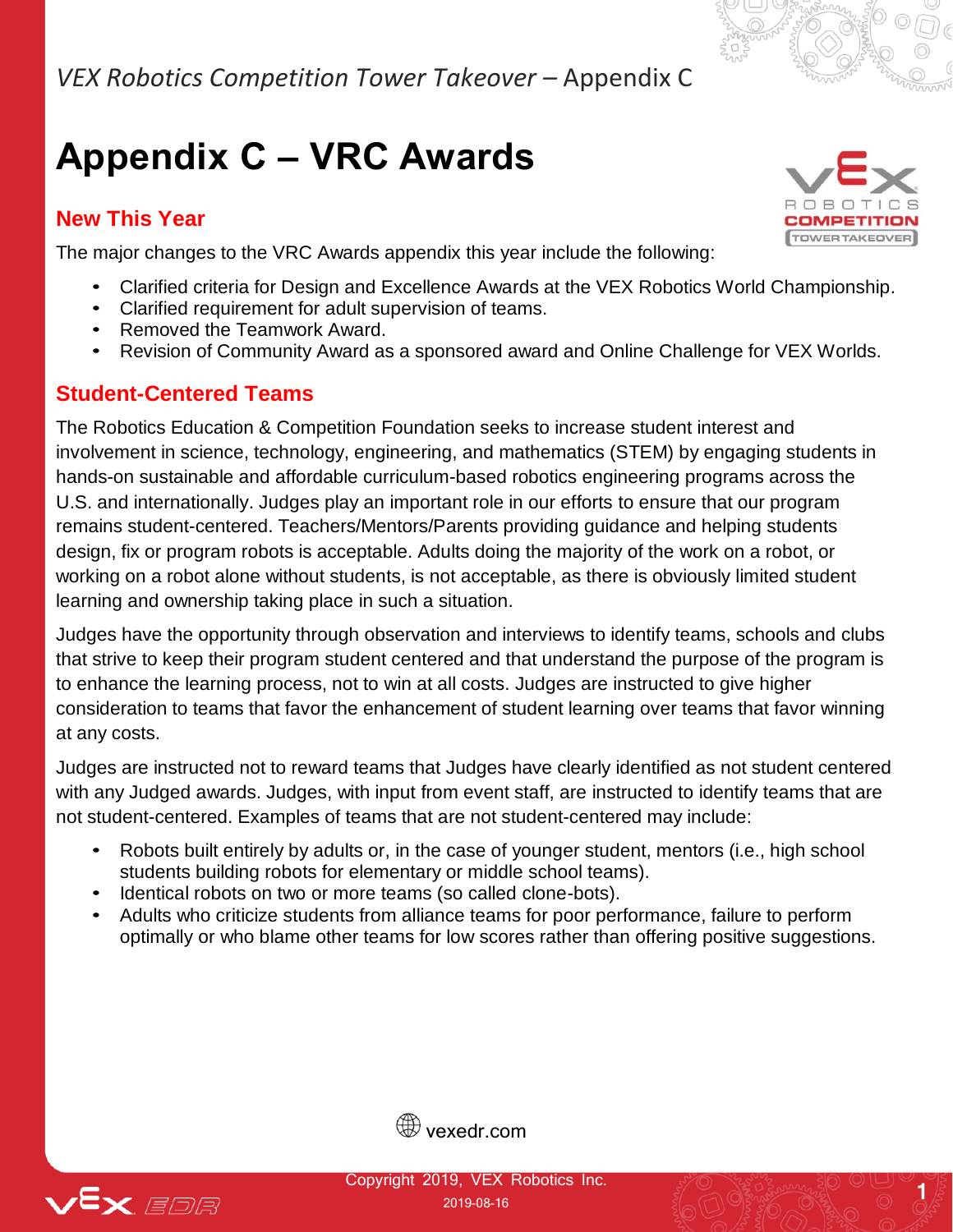#### **Team Ethics and Conduct**

Ethics is an important part of every engineer's professional training and practice. The REC Foundation considers the positive, respectful, and ethical conduct of teams to be an essential component of the VEX competition. A team includes the students, teachers, coaches, mentors, and parents associated with a team. Judges will consider all team conduct when determining judged awards.

#### **Team Supervision**

Teams are to be student-centered, but teams must be supervised by at least one adult. An adult must be present at the event at all times. Anyone age 18 or older and who is not a high school student is considered an adult.

#### **Awards Overview**

This section details the full list of awards presented in the VEX Robotics Competition. Most local and regional events will offer a small subset of these awards, based on the number of teams at the event. The only event likely to present most or all of these awards will be VEX Worlds, as warranted by the hundreds of teams participating. The awards presented at each event are chosen by the event planning committee with the help of their Regional Support Manager. Details on the judging process are available in the Judge Guide located at [roboticseducation.org/event-partners/event-partner](http://www.roboticseducation.org/event-partners/event-partner-resources-documents/)[resourcesdocuments/.](http://www.roboticseducation.org/event-partners/event-partner-resources-documents/)

Official events may not change award criteria from those listed below. Events not following the award criteria in this document will not qualify teams to higher level events. Judges at local and State/Multi-State/Provincial/National events must follow the judging process outlined in the official Judge Guide. Event Partners are to recruit Judge Advisors and Judges. Event Partners are not to determine winners of judged awards.



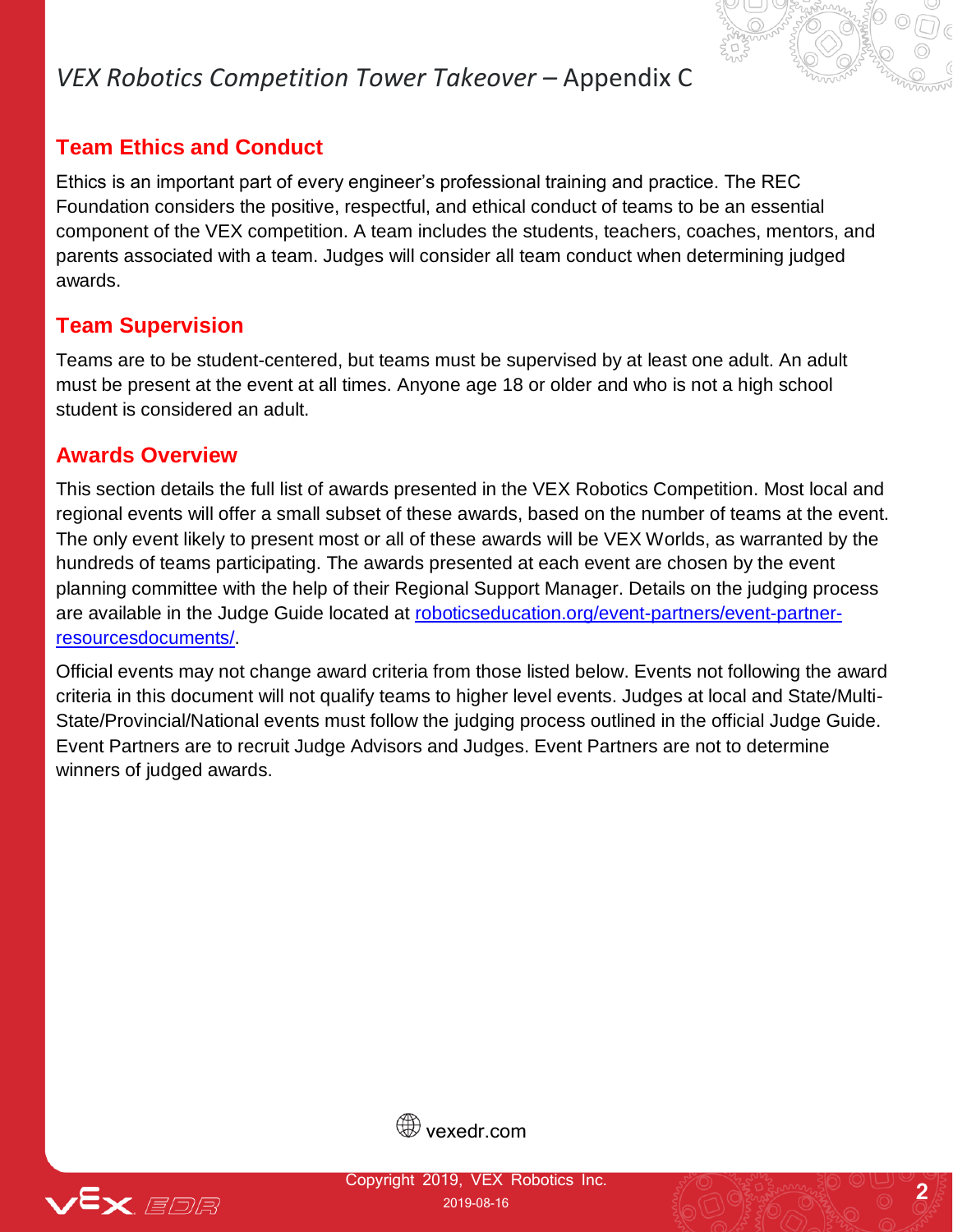

The standard set of awards will be offered at most events:

|                                                | <b>Standard Set of Awards</b>                                                                            |
|------------------------------------------------|----------------------------------------------------------------------------------------------------------|
| <b>Excellence Award</b>                        | Top All Around Team (Robot Performance and Judged)                                                       |
| <b>Tournament Champions</b><br>Award (2 teams) | 1st Place Finals Match Alliance (Robot Performance)                                                      |
| Design Award                                   | Team with most effective and efficient robot design process<br>(Judged)                                  |
| Robot Skills Champion Award                    | Team with highest combined top Programming and top Driving Skills<br>Challenge score (Robot Performance) |
| <b>Judges Award</b>                            | Team deserving recognition from Judges for special<br>accomplishments (Judged)                           |
| <b>Volunteer of the Year Award</b>             | Recognized Adult Event Volunteer (Individual Award, not presented<br>at VEX Worlds)                      |

VEX Worlds and other large events may also offer some or all of the following awards. For a listing of the awards offered at the event and of the awards that qualify for advancement to championship events, please visit the event page at [robotevents.com:](http://www.robotevents.com/)

| <b>Robot Performance Awards</b> |                                                                |
|---------------------------------|----------------------------------------------------------------|
| $ $ teams $ $                   | Tournament Finalist Award (2   2nd Place Finals Match Alliance |
| <b>Robot Skills 2nd Place</b>   | 2nd place Robot Skills score                                   |
| <b>Robot Skills 3rd Place</b>   | 3rd place Robot Skills score                                   |

| <b>Technical Judged Awards</b><br>(Listed in priority according to the Qualifying Criteria document) |                                                                                                  |  |
|------------------------------------------------------------------------------------------------------|--------------------------------------------------------------------------------------------------|--|
| Amaze Award                                                                                          | Team with an amazing, well-rounded, and top performing robot                                     |  |
| <b>Think Award</b>                                                                                   | Team with impressive and effective autonomous programming                                        |  |
| Innovate Award                                                                                       | Team with a specific, unique engineering element that demonstrates<br>"outside the box" thinking |  |
| <b>Build Award</b>                                                                                   | Team with a well-crafted robot                                                                   |  |
| Create Award                                                                                         | Team with a creative engineering solution                                                        |  |



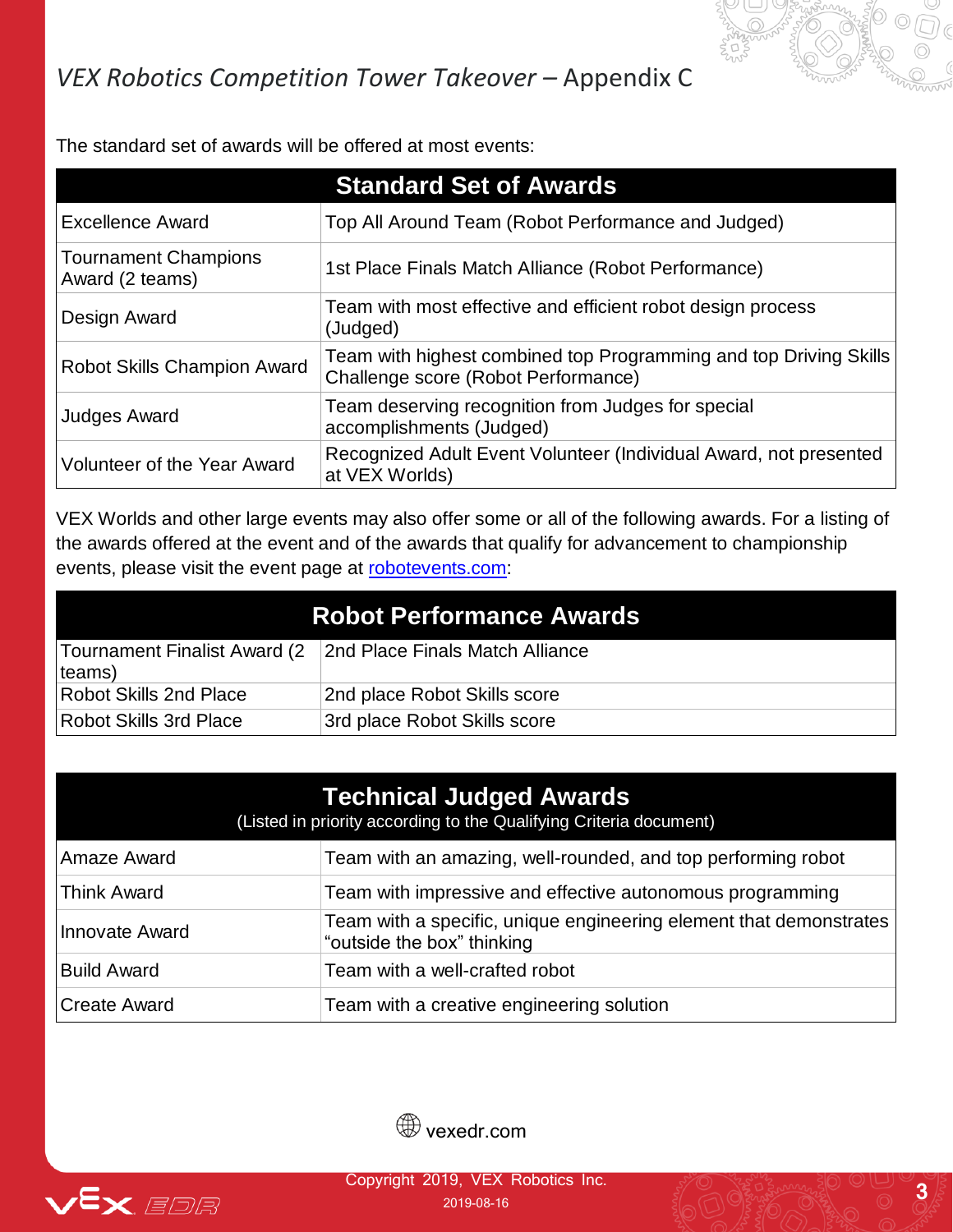| <b>Other Judged Awards</b> |                                                       |  |
|----------------------------|-------------------------------------------------------|--|
| Community Award            | Now an Online Challenge for the 2019-2020 season.     |  |
| <b>Energy Award</b>        | Team that demonstrates extraordinary enthusiasm       |  |
| Inspire Award              | Team that inspires Judges                             |  |
| Service Award              | Team that goes above and beyond to assist other teams |  |
| Sportsmanship Award        | Team that demonstrates respect and great enthusiasm   |  |

| <b>Individual Awards</b>                           |                                                                                             |  |
|----------------------------------------------------|---------------------------------------------------------------------------------------------|--|
| Mentor of the Year Award                           | Recognizes outstanding adult mentor (not presented at VEX Worlds)                           |  |
| Teacher of the Year Award                          | Recognizes outstanding teacher (not presented at VEX Worlds)                                |  |
| Partner of the Year Award                          | Recognized Event Sponsor/Supporter                                                          |  |
| Volunteer of the Year Award                        | Recognizes contribution of an adult event volunteer (not presented at<br><b>VEX Worlds)</b> |  |
| <b>STEM Hall of Fame -</b><br>Inspiration All-Star | Recognized Adult STEM All-Star (presented only at VEX Worlds)                               |  |

#### **Robot Performance Awards**

These awards are based on team performance on the field and not determined by Judges.

The **Tournament Champions Award** is presented to each of the two teams on the 1st Place Finals Match alliance of the event.

The **Tournament Finalist Award** is presented to each of the two teams on the 2nd Place Finals Match alliance of the event.

The **Robot Skills Champion Award** is presented to the team with the highest combined Programming Skills Challenge and Driving Skills Challenge score. A team's combined score will be determined by adding their highest Programming Skills score and their highest Driving Skills score at a single event. Teams competing in only one of the two skills challenges will receive a zero score in the challenge in which they did not participate.

The **Robot Skills 2nd Place Award** is presented to the team with the second highest combined Programming and Driving Skills Challenge score.

The **Robot Skills 3rd Place Award** is presented to the team with the third highest combined Programming and Driving Skills Challenge score.





Copyright 2019, VEX Robotics Inc.

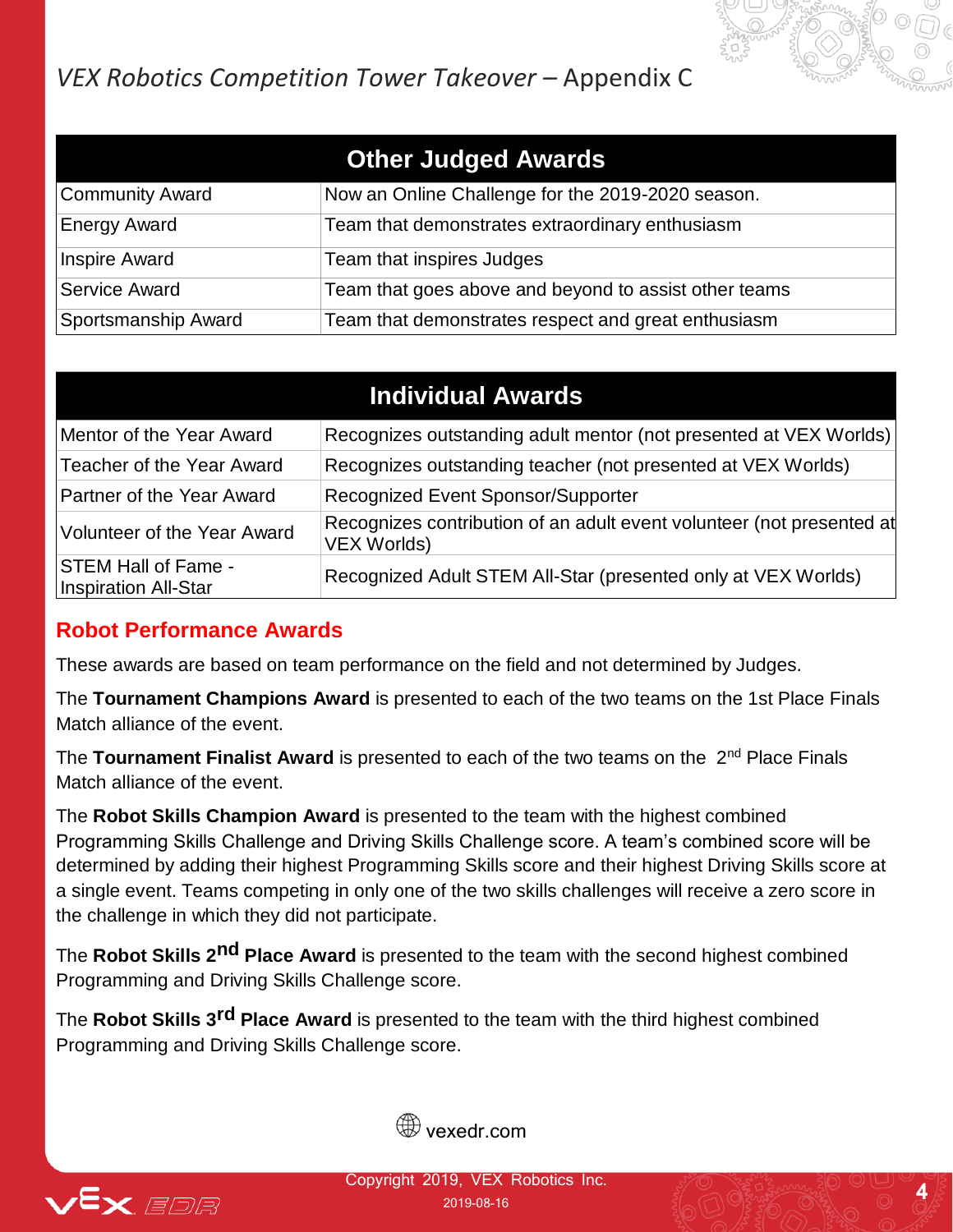#### **Judged Awards**

These awards are determined by Judges and are based on interviews and criteria found in the Judge Guide.

#### **Excellence Award**

The Excellence Award is the highest award presented in the VEX Robotics competition. This award is presented to a team that exemplifies overall excellence in building a high-quality robotics program. This team is a strong contender in numerous award categories.

#### **Key Criteria**

- Engineering Notebook must be submitted (usually at team check-in)
- Ranking for Design Award
- Ranking for Qualification Matches
- Ranking for Robot Skills
- Ranking for other judged awards
- Quality of the team's interview with the Judges
- High-quality robotics program
- Team conduct

#### **Blended Events**

Events having at least ten (10) teams at each the Middle School and Elementary School levels registered two weeks prior to the event must offer two (2) Excellence Awards, one for Middle School and one for Elementary School.

#### **Excellence Award at VEX Worlds**

**Key Criteria and Judging Process:** The key criteria and judging process for the Excellence Award at VEX Worlds are the same as for local and State/Multi-State/Provincial/National events. Online Challenges are not required to be eligible for the Excellence Award at VEX Worlds. However, Judges will consider Online Challenges as part of the overall team evaluation if they are submitted.

**Prequalification:** To be eligible for the Excellence Award at VEX Worlds, a team must have been awarded the Excellence Award at a State/Multi-State/Provincial/National Championship event or REC Foundation designated Signature Event during the current competition season. Eligible teams must submit their Engineering Notebook at VEX Worlds during the first day of check-in. Teams that have won the Excellence Award at VEX Worlds in the previous three years are not eligible for the Excellence Award at VEX Worlds.



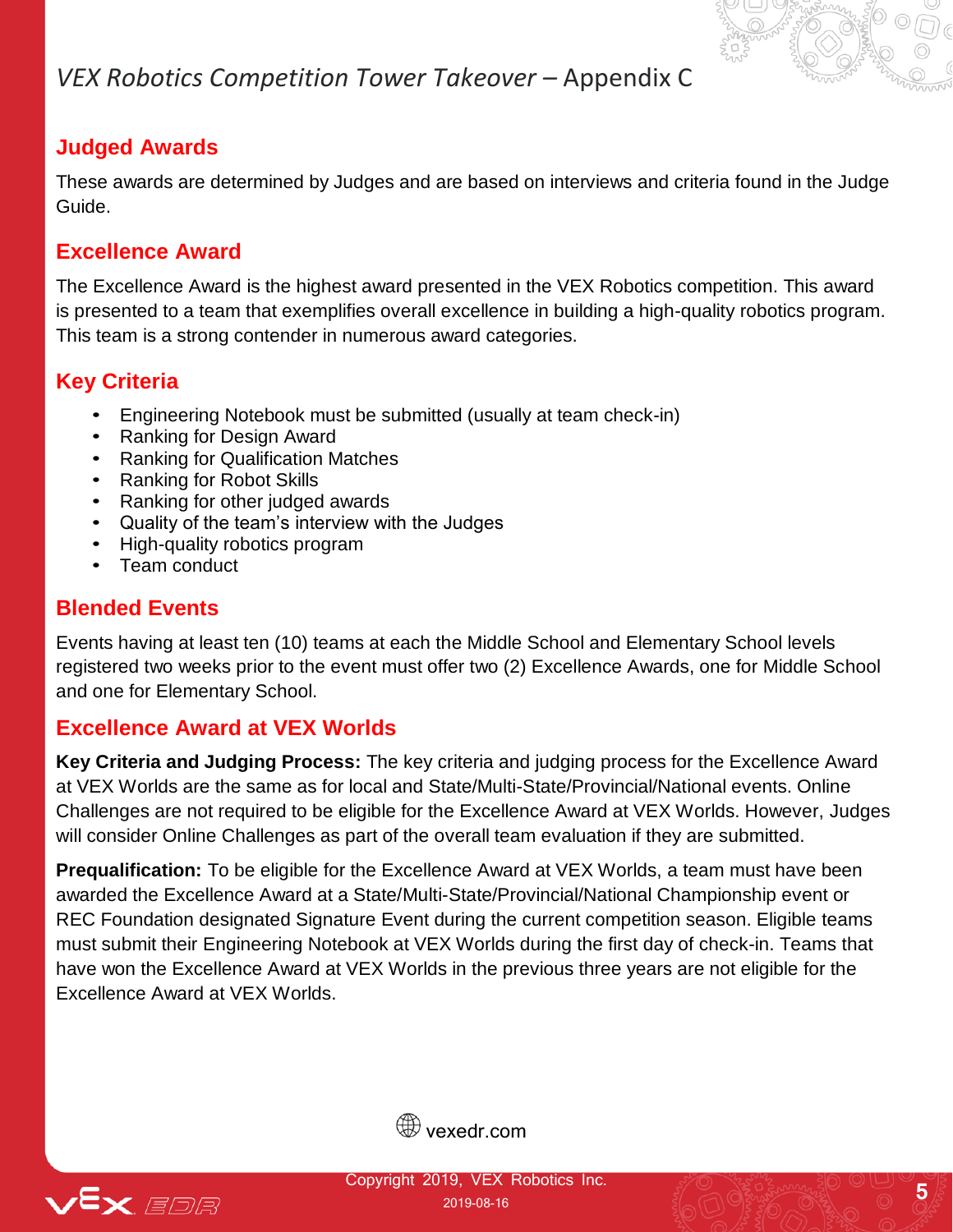Eligible teams will be notified by email after the second weekend in March:

- A reminder will be provided to submit the team's Engineering Notebook during the first day of check-in. A VEX Worlds sticker will be placed on the Engineering Notebook.
- At VEX Worlds, all Excellence Award notebook submissions will be reviewed, and a select number of outstanding submissions will receive an Excellence Award interview. These interviews will be scheduled, and an interview time/location will be provided.
- The notification will be sent to the team's Primary Contact email, so please ensure that email is correct in the team's robotevents.com account and the Primary Contact is checking this email prior to and during VEX Worlds.

#### **Design Award**

The Design Award is presented to a team that demonstrates an organized and professional approach to the design process, project and time management, and team organization. The team's Engineering Notebook and Judges interview will demonstrate the team's ability to produce a quality robot with minimal adult assistance.

#### **Key criteria**

- Engineering Notebook must be submitted (usually at team check-in).
- Engineering Notebook demonstrates a clear, complete, and organized record of the robot design process.
- Team demonstrates effective management of time, talent, and resources.
- Team interview demonstrates their ability to explain their robot design and game strategy.
- Team interview demonstrates effective communication skills, teamwork, and professionalism.

#### **The Engineering Notebook**

One of the primary missions of the REC Foundation is to help students acquire real world life skills that will benefit them in their academic and professional future. Following the engineering design process and creating an Engineering Notebook helps students practice and develop a variety of realworld life skills including project management, time management, brainstorming, communication, and teamwork. The engineering design process and the Engineering Notebook are used by engineering and design professionals in many different fields.

When teams register with the REC Foundation, they receive a bound Engineering Notebook in the Welcome Kit. It has instructions and examples in the front. Teams may use the notebook provided or purchase their own from VEX Robotics or most office supply stores. A bound quad-ruled notebook is the preferred format, and bound notebooks are given bonus points on the Design Award Rubric. The notebook must have been bound before any entries were made in it.



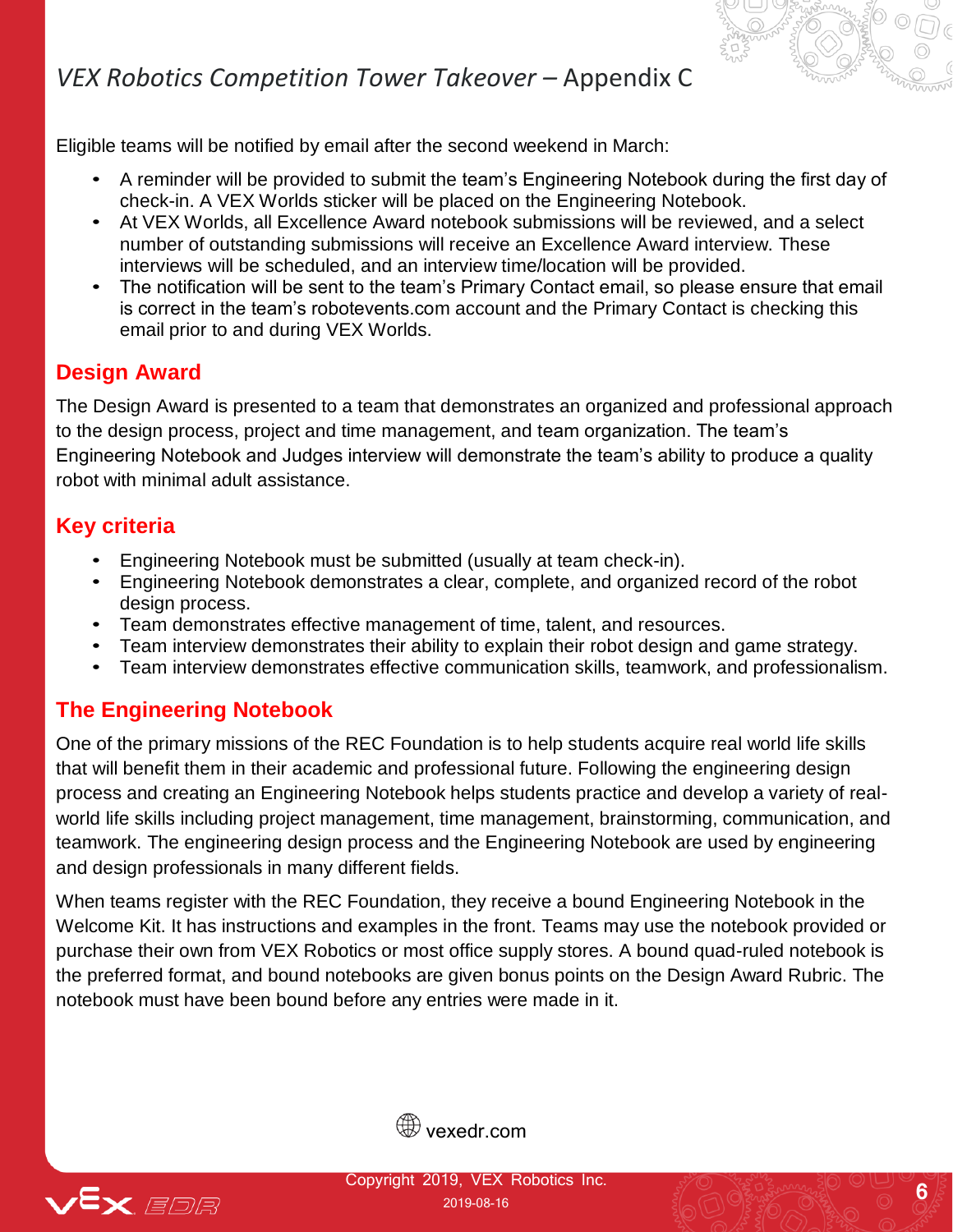Judges will not accept or evaluate any electronic notebooks including those on laptops, thumb drives, or cloud-based servers.

The engineering design process is iterative. Students identify and define a problem, brainstorm design ideas to solve the problem, test their design ideas, and continue to improve their design ideas until a solution is reached. During the engineering design process, students will encounter obstacles, successes and failures, and learn many lessons. Everything a team does throughout the engineering design process should be documented by the students in their Engineering Notebook.

**All Engineering Notebooks** should contain these elements:

- Team number on the cover
- Written in ink with errors crossed out using a single line (so errors can be seen)
- Notebook has not been edited
- All pages intact; no pages or parts of pages removed even if they contained errors
- Each page numbered and dated in chronological order
- Each page signed by student author
- Team meeting notes as they relate to the design process
- Pictures, CAD drawings, documents, examples of code, or other material relevant to the design process are glued into the notebook (tape is acceptable, but glue is preferred)

**Outstanding Engineering Notebooks** should contain these additional elements:

- Table of contents
- Each page signed by a student witness as well as student author
- First entry is the first team meeting, and each team meeting has an entry
- Descriptions of brainstorming sessions
- Descriptions, sketches, and pictures of design concepts and the design process
- Observations and thoughts of team members about their design and the design process
- Records of tests, test results, and evaluations of specific designs or design concepts
- Team organization practices as they relate to the design process
- Project management practices including their use of personnel, financial, and time resources
- Notes and observations from competitions to consider in the next design iteration
- Descriptions of programming concepts, programming improvements, or significant programming modifications
- A person unfamiliar with the team's work would be able to recreate the robot design based only on information in the Engineering Notebook

### **Design Award Rubric**

Judges will use the Design Award Rubric to evaluate the teams' performance on the award criteria. The first part of the Design Award Rubric is used to evaluate the quality of a teams' Engineering Notebook. The second part of the rubric is used to evaluate the students' understanding and application of an effective robot design process, as demonstrated in their team pit interview with Judges.





Copyright 2019, VEX Robotics Inc. 2019-08-16 **7**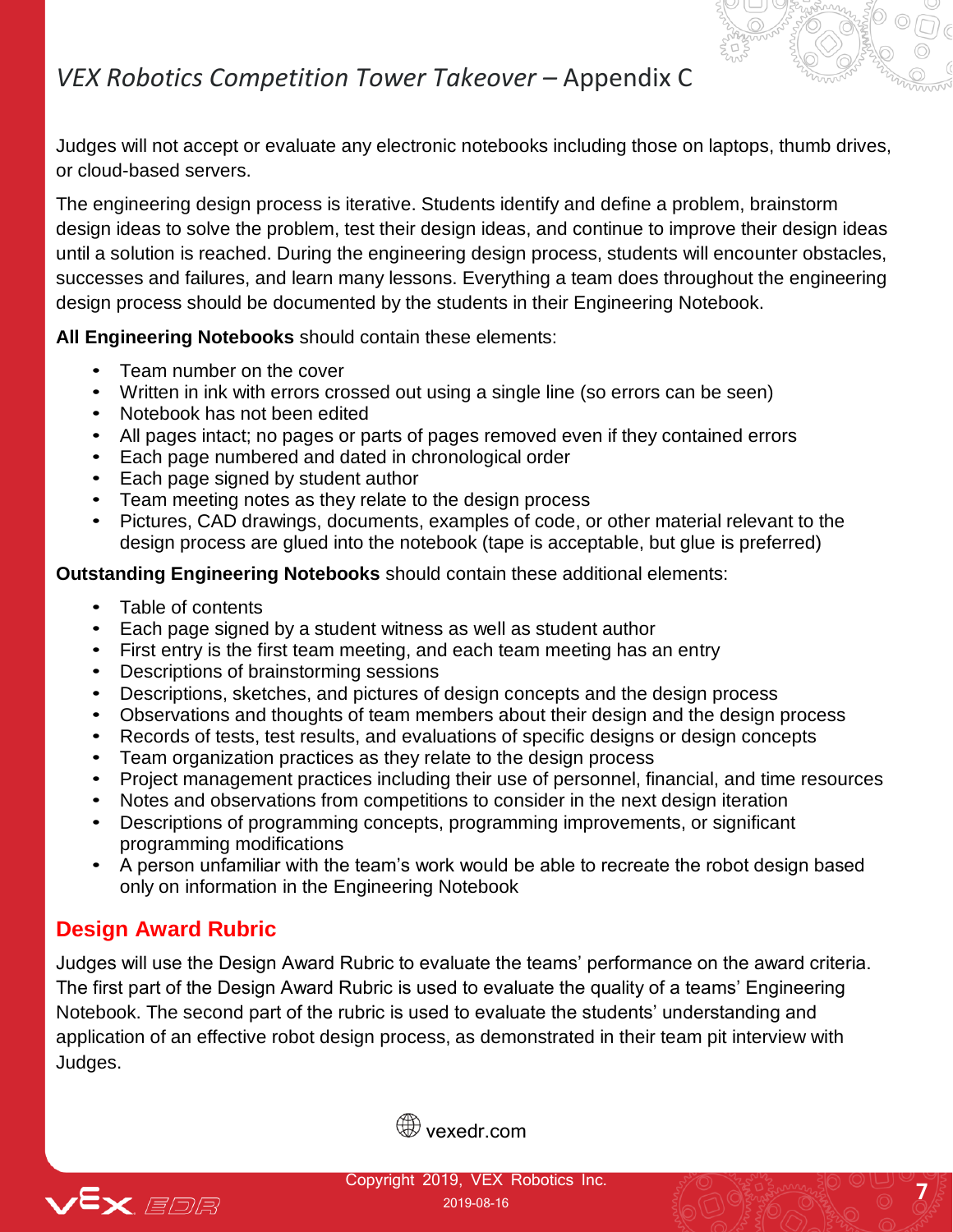The Design Award Rubric is available in the Judge Guide at: [roboticseducation.org/event](http://www.roboticseducation.org/event-partners/event-partner-resources-documents/)[partners/event-partner-resources-documents/](http://www.roboticseducation.org/event-partners/event-partner-resources-documents/)

#### **Design Award at VEX Worlds**

**Key Criteria and Judging Process:** The key criteria and judging process for the Design Award at VEX Worlds are the same as for local and State/Multi-State/Provincial/National events.

**Prequalification:** To be eligible for the Design Award at VEX Worlds, a team must have been awarded the Excellence Award or Design Award at a State/Multi-State/Provincial/National Championship event or REC Foundation designated Signature Event during the current competition season. Eligible teams must submit their Engineering Notebook at VEX Worlds during the first day of check-in.

Eligible teams will be notified by email after the second weekend in March:

- A reminder will be provided to submit the team's Engineering Notebook during the first day of check-in. A VEX Worlds sticker will be placed on the Engineering Notebook.
- Engineering Notebooks will be reviewed, and teams with the highest-ranking Engineering Notebooks will be selected for Design Award interviews in the team pit area. No scheduled interviews for the Design Award at VEX Worlds.
- The notification will be sent to the team's Primary Contact email, so please ensure that email is correct in the team's robotevents.com account.

#### **Judges Award**

The Judges Award is presented to a team that the Judges determine is deserving of special recognition. Judges consider a number of possible criteria for this award, such as team displays of special attributes, exemplary effort and perseverance at the event, or team accomplishments or endeavors throughout the season that may not fit under existing awards but are nonetheless deserving of special recognition.

#### **Technical Judged Awards**

These awards are judged using the VEX Awards Scoring Sheet, which is in the Judges Guide under Event Partner Resources at http://www.roboticseducation.org.

The **Amaze Award** is presented to a team that has built an amazing, high-scoring robot that clearly demonstrates overall quality.



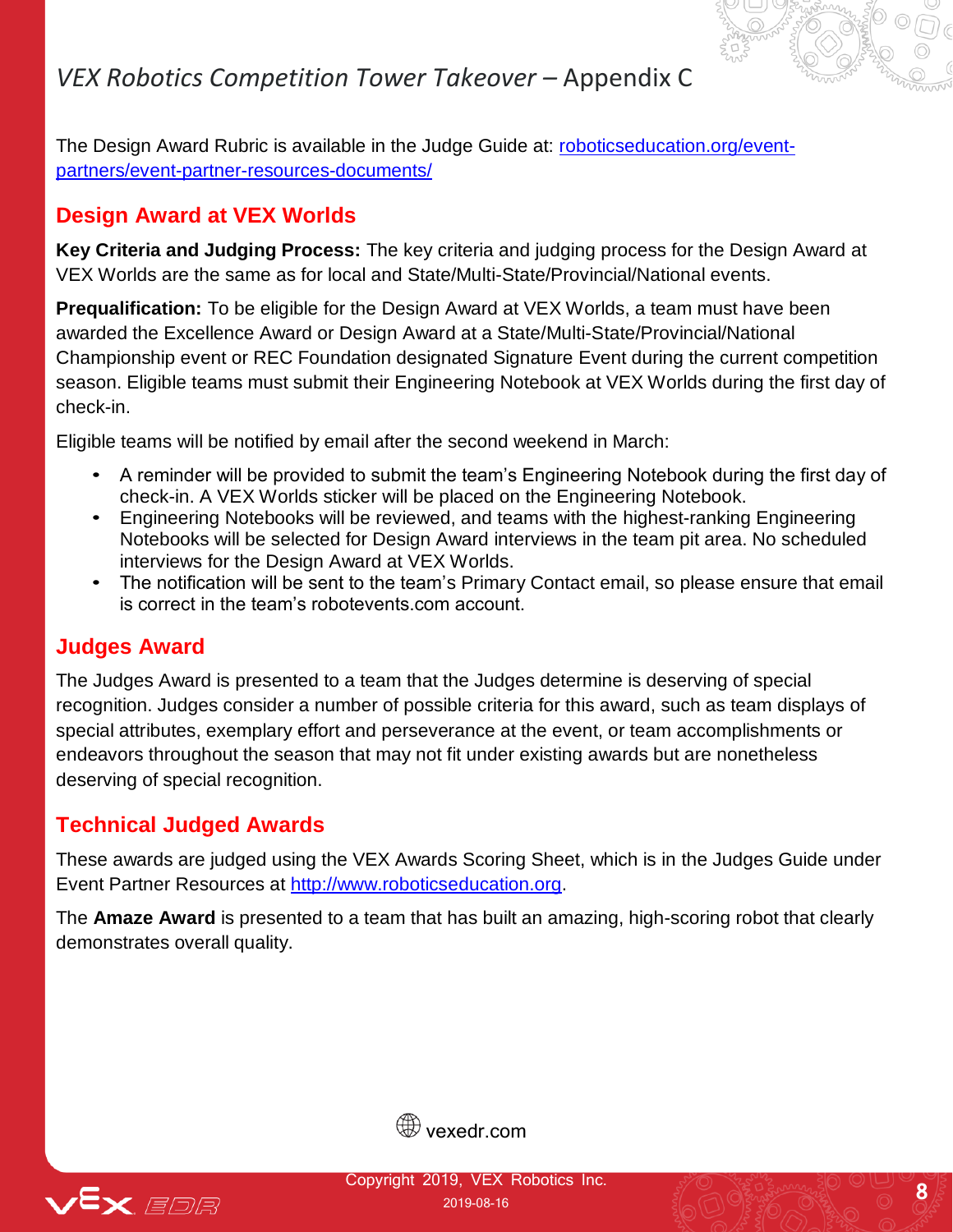Key criteria:

- Robot design is consistently high scoring
- Robot demonstrates a solid mechanical design and is robustly constructed to fulfill its designed task
- Robot programming is consistently effective and successful
- Students understand and explain how they worked together to develop their robot

The **Think Award** is presented to a team that has developed and implemented quality robot programming as part of their strategy to solve the game challenge. Teams must participate in the Programming Skills Challenge to be eligible for the Think Award.

Key criteria:

- Team's autonomous programming is consistent and reliable
- All programming is cleanly written, well documented, and easy to understand
- Team has explained a clear programming strategy to solve the game challenge
- Team demonstrates their programming management process, including version history
- Students understand and are able to explain how they worked together to develop their robot programming

The **Innovate Award** is presented to a team that has demonstrated a strong combination of ingenuity and innovation in designing their VEX robot. This award will typically recognize a specific, unique piece of engineering that exemplifies thinking outside of the box and innovative engineering design. This robot feature should also be a part of the engineering design solution that solves the complex problems presented by the game.

Key criteria:

- Innovative design process evident and well documented in the team's Engineering Notebook
- Robot design demonstrates an ingenious and innovative piece of engineering
- Innovative feature is soundly crafted and is an effective solution to a design problem
- Innovative solution is integrated as a part of an overall well-crafted robot
- Students understand and explain why the innovative feature was necessary
- Students understand and are able to explain the innovative design solution

The **Build Award** is presented to a team that has built a well-crafted and constructed robot.

Key criteria:

- Robot construction is of high quality; robust, clean, and effective use of materials
- Robot efficiently uses mechanical and electrical components
- Robot is designed with a clear dedication to safety and attention to detail
- Robot demonstrates reliability on the field and holds up under competition conditions
- Students understand and explain how they worked together to develop their robot

The **Create Award** is presented to a team whose robot design incorporates a creative engineering solution to the design challenges of this season's game.



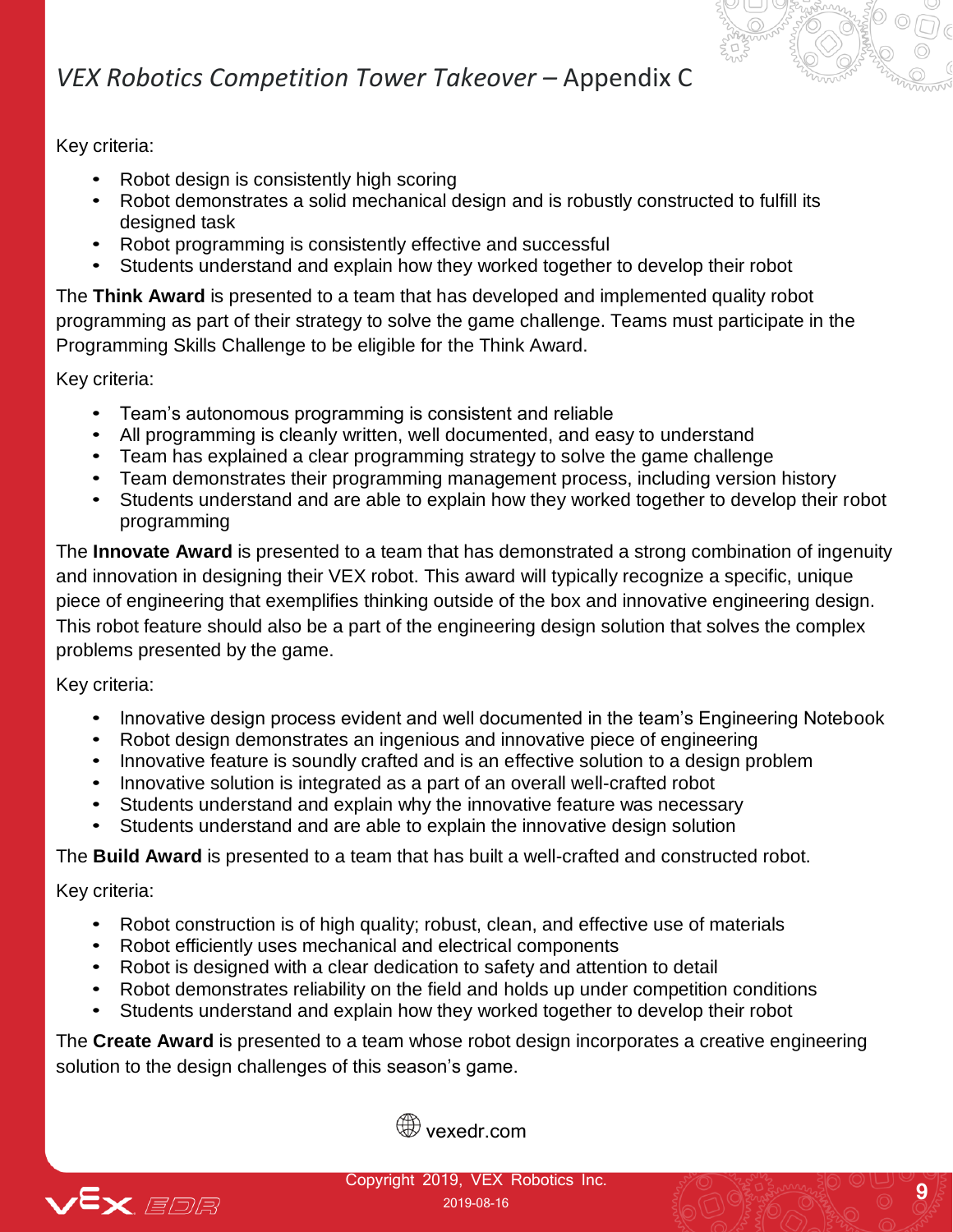Key criteria:

- Robot has a well-crafted, unique design solution, which demonstrates creative thinking
- Team has demonstrated a highly creative design process and methodology
- Team has committed to ambitious and creative approaches to solving the game challenge
- Students understand and explain how they worked together to develop their robot

#### **Other Judged Awards**

The **Energy Award** is presented to a team that displays a high level of enthusiasm and passion at the event.

Key criteria:

- Team maintains a high level of excitement and energy throughout the event
- Team's passion for robotics enriches the event experience for others
- Students demonstrate teamwork and effective communication skills

The **Inspire Award** is presented to a team that has inspired judges with their approach to the VEX Robotics program. This team will effectively communicate their passion for the VRC program and maintain a positive attitude throughout the event. The team will have a clear vision for their future and will participate with both a high level of integrity and good sportsmanship. This team demonstrates that they believe they can achieve what they set out to achieve through their diligence.

The **Service Award** is presented to a team that is always willing and able to help other teams.

Key criteria:

- Team is willing to help others by sharing resources, knowledge, and encouragement
- Team has helped not only alliance partners, but all teams, by sharing resources
- Team has enriched local VRC events by volunteering personnel and/or resources

The **Sportsmanship Award** is presented to a team that has earned the respect and admiration of the volunteers and other teams at the event.

Key criteria:

- Team is courteous, helpful, and respectful to everyone at the event, on and off the field
- Team interacts with others on the game field in the spirit of friendly competition and cooperation.
- Team demonstrates respect and willingness to help event staff, other teams and spectators
- Team demonstrates excitement and enthusiasm throughout the event

The **Community Award** is a sponsored award for VEX Worlds 2020 and Online Challenge. Please review the Online Challenges for VEX Worlds for more information and submission criteria.



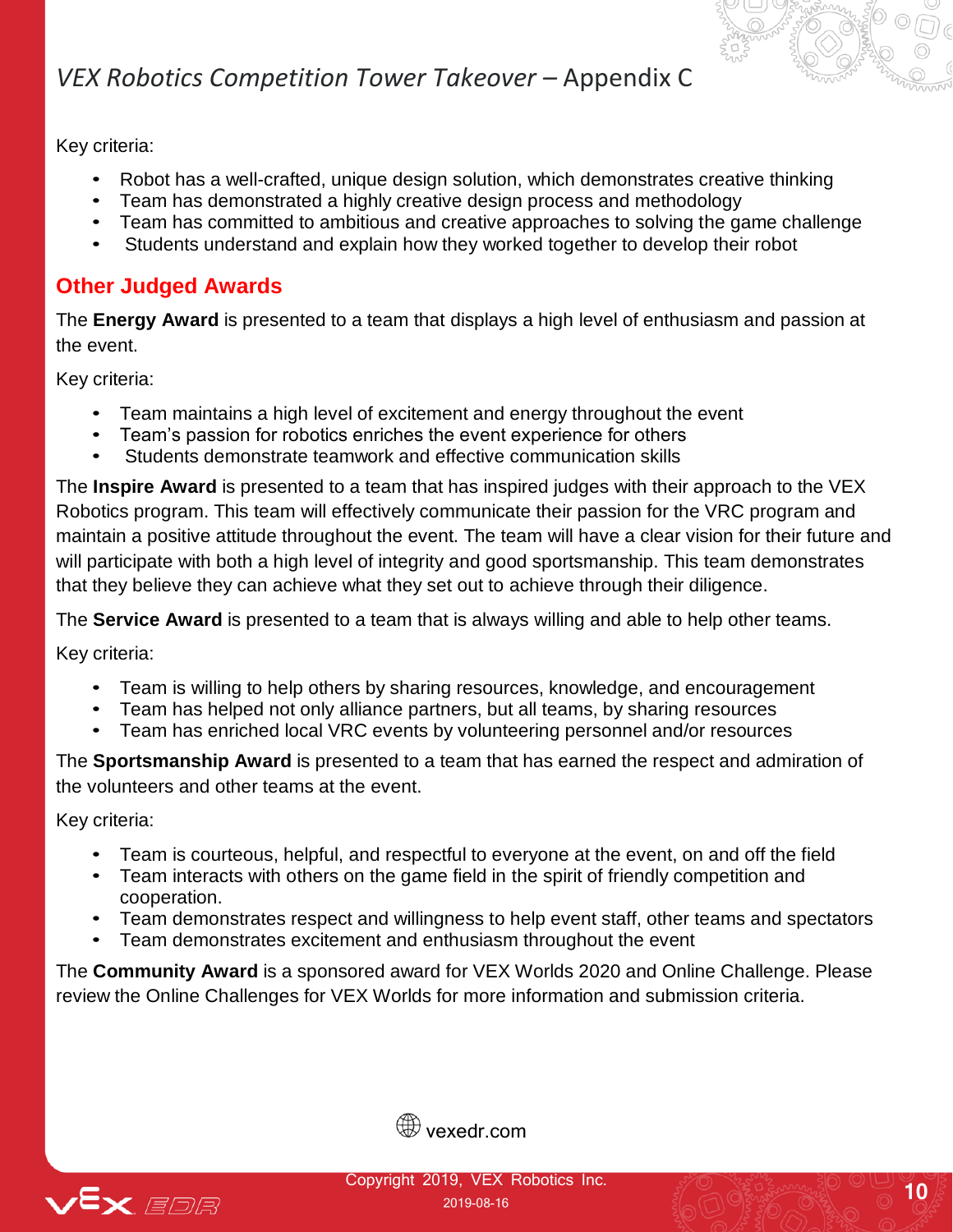#### **Individual Awards**

Individual awards recognize the contribution of an adult volunteer or sponsor and are determined by the Event Partner or event planning committee before the event. Judges do not determine individual awards. Individual awards do not affect a team's eligibility for other judged awards.

The **Mentor of the Year** award is presented to a mentor or engineer that has helped students achieve goals that were seemingly out of reach. This individual is a role model, a leader and an extraordinary mentor who helps show students new ways to expand their knowledge and solve problems in the world of STEM. This Award is no longer presented at VEX Worlds. It has been replaced with the STEM Hall of Fame - Inspiration all Stars which is found below.

The **Teacher of the Year Award** is presented to a teacher who shows true leadership and dedication to his or her group of students. The winner of this award continually exceeds expectations to ensure a safe, enjoyable and educational experience for all students. This Award is no longer presented at VEX Worlds. It has been replaced with the STEM Hall of Fame - Inspiration all Stars which is found below.

The **Partner of the Year Award** is presented to an individual, company, or organization that demonstrates a commitment and devotion to a VEX Robotics club or program, delivering time and resources in support of student learning and achievements through REC Foundation programs.

The **Volunteer of the Year Award** is presented to an event volunteer who demonstrates a commitment and devotion to their community, putting in many hours of hard work with persistence and passion to help make events happen. This Award is no longer presented at VEX Worlds. It has been replaced with the STEM Hall of Fame - Inspiration all Stars which is found below.

#### **STEM Hall of Fame - Inspiration All Stars**

Students participating in VEX Competitions encounter **Inspiration All-Stars** each and every day. Some are teachers and mentors who work with individual teams to make a robotics program work. Others are volunteers who help make events happen. They all are devoted individuals who put in many hours of hard work with persistence and passion. Whether these individuals help students achieve goals that may have seemed out of reach or provided opportunities for students to expand their knowledge and solve problems in the worlds of STEM, these all-stars show true leadership and dedication to the VEX Competition experience.